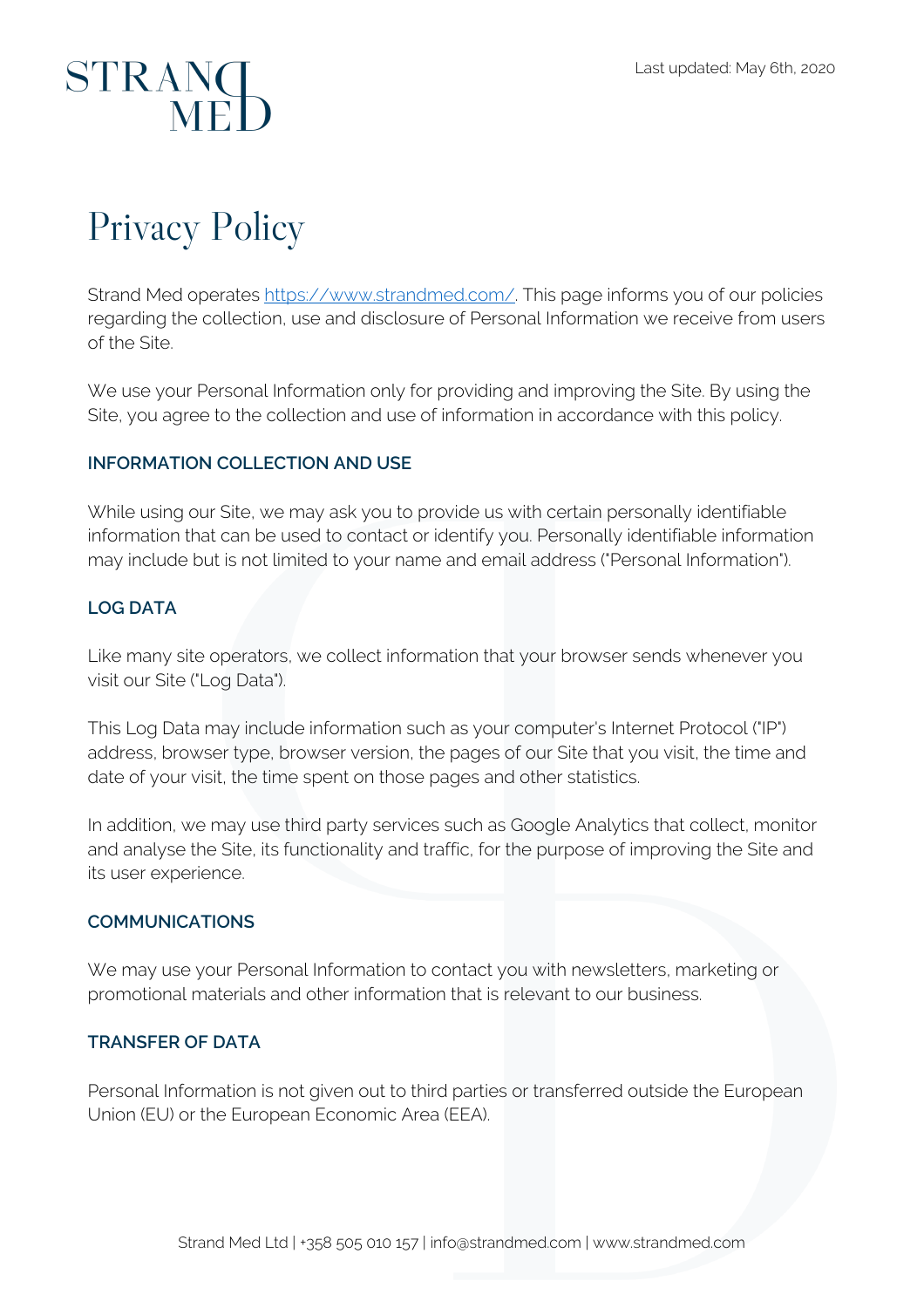## STRANC

### **COOKIES**

Cookies are files with small amount of data, which may include an anonymous unique identifier. Cookies are sent to your browser from a web site and stored on your computer's hard drive.

Like many sites, we use "cookies" to collect information. You can instruct your browser to refuse all cookies or to indicate when a cookie is being sent. However, if you do not accept cookies, you may not be able to use some portions of our Site.

### **SECURITY**

The security of your Personal Information is important to us. Personal Information is kept confidential and cannot be accessed via public information network. The network and hardware where the data is located and used are duly protected by firewall, passwords and other means.

Remember that no method of transmission over the Internet, or method of electronic storage, is 100% secure. While we strive to use commercially acceptable means to protect your Personal Information, we cannot guarantee its absolute security.

### **DATA PROTECTION RIGHTS**

Every user of the Site is entitled to the following:

- The right to access *You have the right to request Strand Med for copies of your personal data.*
- The right to rectification *You have the right to request Strand Med to correct any information you believe is inaccurate. You also have the right request Strand Med to complete information you believe is incomplete.*
- The right to erasure *You have the right to request Strand Med to erase your personal data, under certain conditions.*
- The right to restrict processing *You have the right to request Strand Med to restrict the processing of your personal data, under certain conditions.*